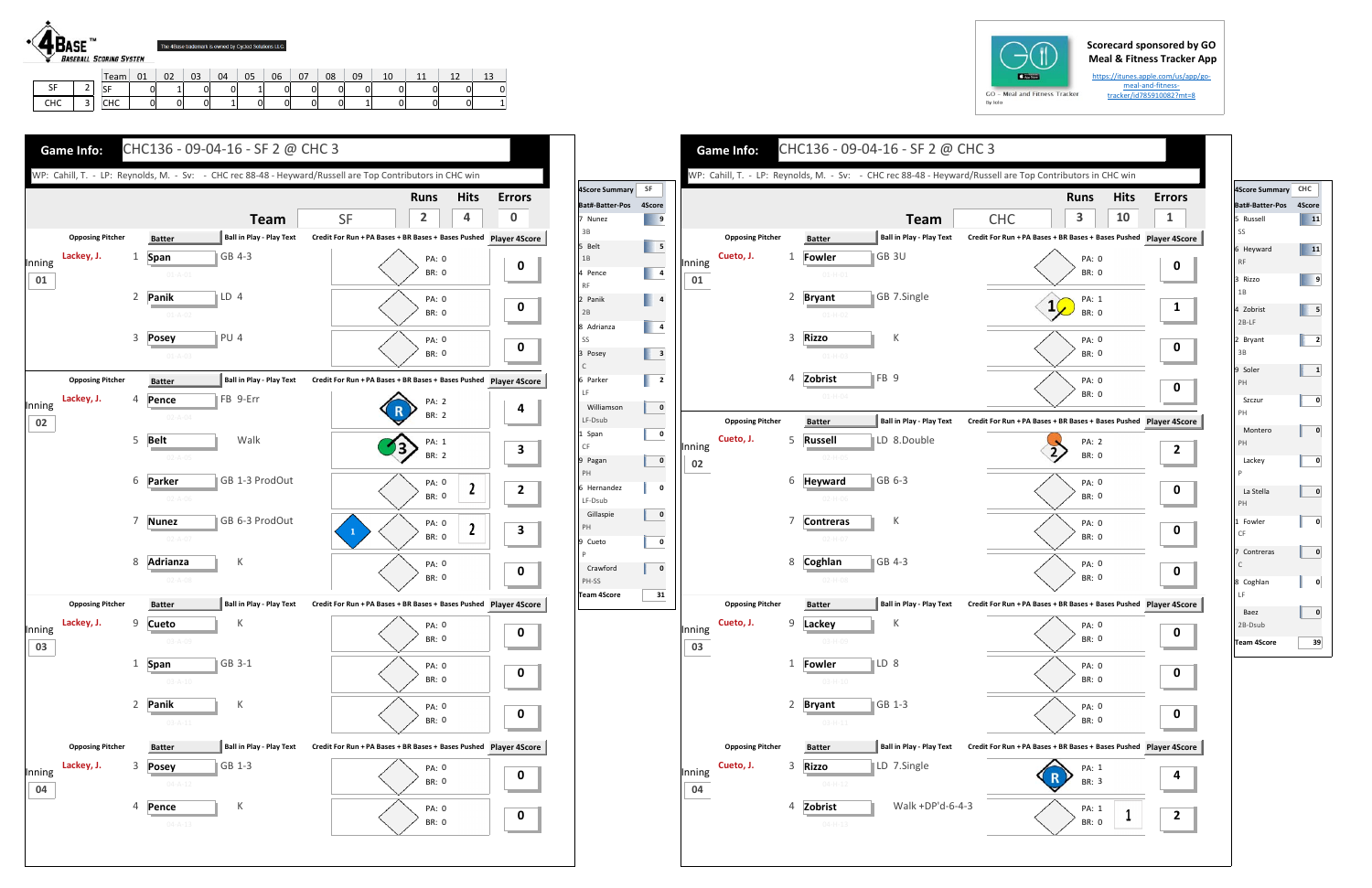



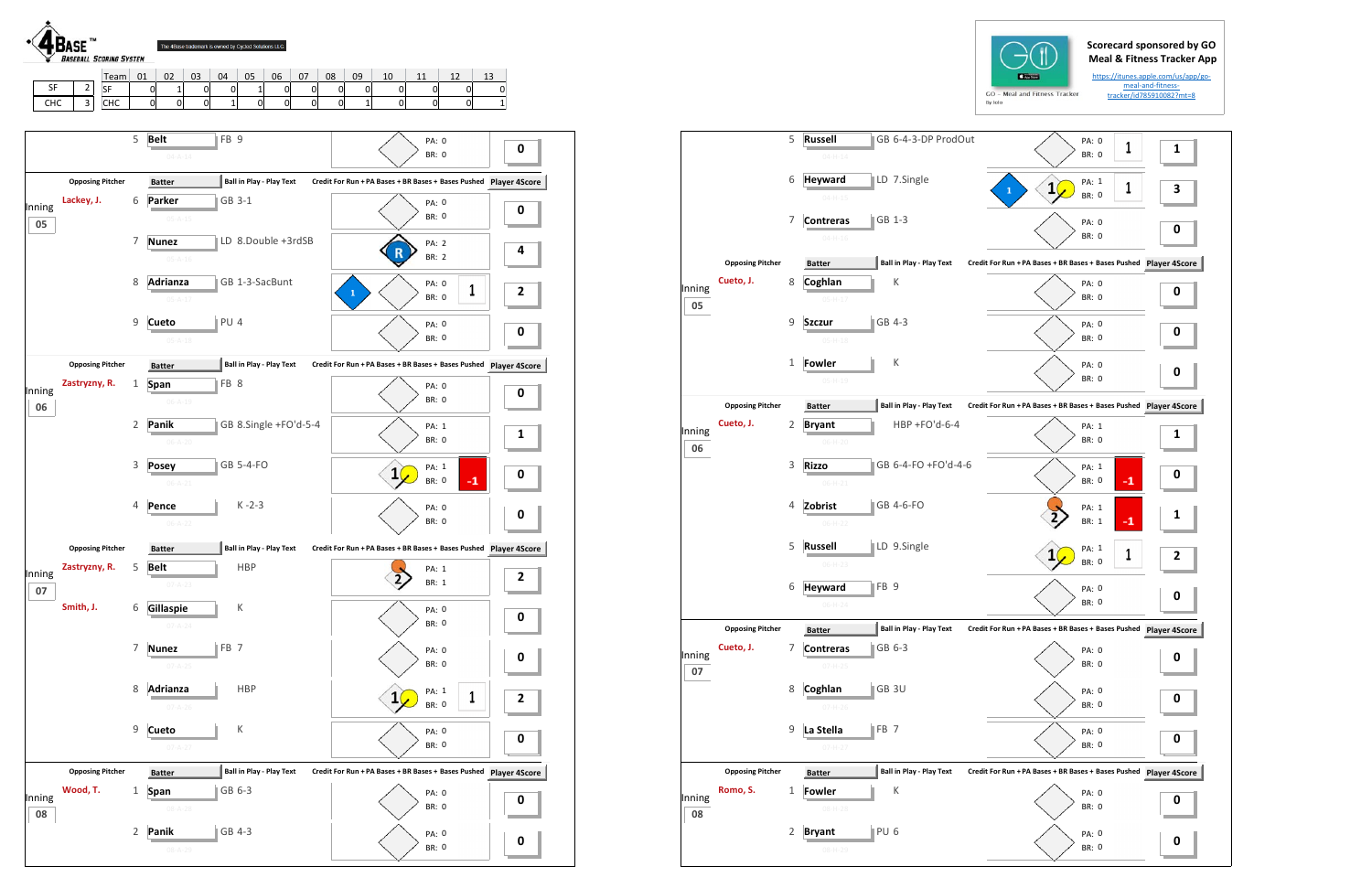**0**

**0**

**0**

**0**

**0**

 $\mathbf 0$ 



 $\mathbf 0$ 

**3**

**0**

**0**

**0**

**2**



**0**

**0**

BR: 0

|              |                         |              |                                                    |                                 | RA 1010                                                       |   |
|--------------|-------------------------|--------------|----------------------------------------------------|---------------------------------|---------------------------------------------------------------|---|
|              | Lopez, J.               | 3            | <b>Rizzo</b><br>08-H-30                            | LD 8.Single                     | PA: 1<br>$\mathbf{1}$<br><b>BR: 0</b>                         | 1 |
|              |                         | 4            | Zobrist<br>$08 - H - 31$                           | GB 6-4-FO                       | PA: 0<br>$-1$<br><b>BR: 0</b>                                 |   |
|              | <b>Opposing Pitcher</b> |              | <b>Batter</b>                                      | <b>Ball in Play - Play Text</b> | Credit For Run + PA Bases + BR Bases + Bases Pushed Player 4S |   |
| Inning<br>09 | Casilla, S.             | 5            | <b>Russell</b><br>09-H-32                          | LD 7.Double +3rdWP              | <b>PA: 2</b><br><b>BR: 2</b>                                  | 4 |
|              |                         | 6            | <b>Heyward</b><br>09-H-33                          | GB 8.Single +FO'd-1-6           | PA: 1<br>1<br>${\bf 1}$<br><b>BR: 0</b>                       | З |
|              |                         | 7            | <b>Contreras</b><br>09-H-34                        | GB 1-6-FO (bunt FO)             | PA: 1<br>1<br>$-1$<br><b>BR: 0</b>                            | 0 |
|              |                         | 8            | FB 8<br>Coghlan<br>09-H-35                         |                                 | PA: 0<br><b>BR: 0</b>                                         | 0 |
|              |                         | $\mathsf 9$  | Soler<br>09-H-36                                   | Walk                            | PA: 1<br><b>BR: 0</b>                                         | 1 |
|              |                         | $\mathbf{1}$ | LD 7<br>Fowler<br>09-H-37                          |                                 | PA: 0<br><b>BR: 0</b>                                         | 0 |
|              | <b>Opposing Pitcher</b> |              | <b>Batter</b>                                      | <b>Ball in Play - Play Text</b> | Credit For Run + PA Bases + BR Bases + Bases Pushed Player 4S |   |
| Inning<br>10 | Kontos, G.              | 2            | FB <sub>9</sub><br><b>Bryant</b><br>$10 - H - 38$  |                                 | PA: 0<br><b>BR: 0</b>                                         | 0 |
|              | Osich, J.               | 3            | FB <sub>7</sub><br><b>Rizzo</b><br>$10 - H - 39$   |                                 | PA: 0<br><b>BR: 0</b>                                         | 0 |
|              |                         | 4            | Zobrist                                            | Walk +2ndSB                     | PA: 1<br>2<br>BR: 1                                           | 2 |
|              | Gearrin, C.             | 5            | <b>Russell</b><br>$10 - H - 41$                    | К                               | PA: 0<br>BR: 0                                                | 0 |
|              | <b>Opposing Pitcher</b> |              | <b>Batter</b>                                      | <b>Ball in Play - Play Text</b> | Credit For Run + PA Bases + BR Bases + Bases Pushed Player 4S |   |
| Inning<br>11 | Okert, S.               | 6            | <b>Heyward</b><br>LD <sub>8</sub><br>$11 - H - 42$ |                                 | PA: 0<br>BR: 0                                                | 0 |
|              |                         | 7            | <b>Contreras</b><br>$11 - H - 43$                  | GB 6-3                          | PA: 0<br><b>BR: 0</b>                                         | 0 |
|              |                         | 8            | <b>Baez</b><br>$11 - H - 44$                       | GB 6-3                          | PA: 0<br><b>BR: 0</b>                                         | 0 |
|              | <b>Opposing Pitcher</b> |              | <b>Batter</b>                                      | <b>Ball in Play - Play Text</b> | Credit For Run + PA Bases + BR Bases + Bases Pushed Player 4S |   |
| Inning<br>12 | Nathan, J.              | 9            | FB <sub>7</sub><br><b>Montero</b><br>12-H-45       |                                 | PA: 0<br>BR: 0                                                | 0 |
|              |                         |              |                                                    |                                 |                                                               |   |